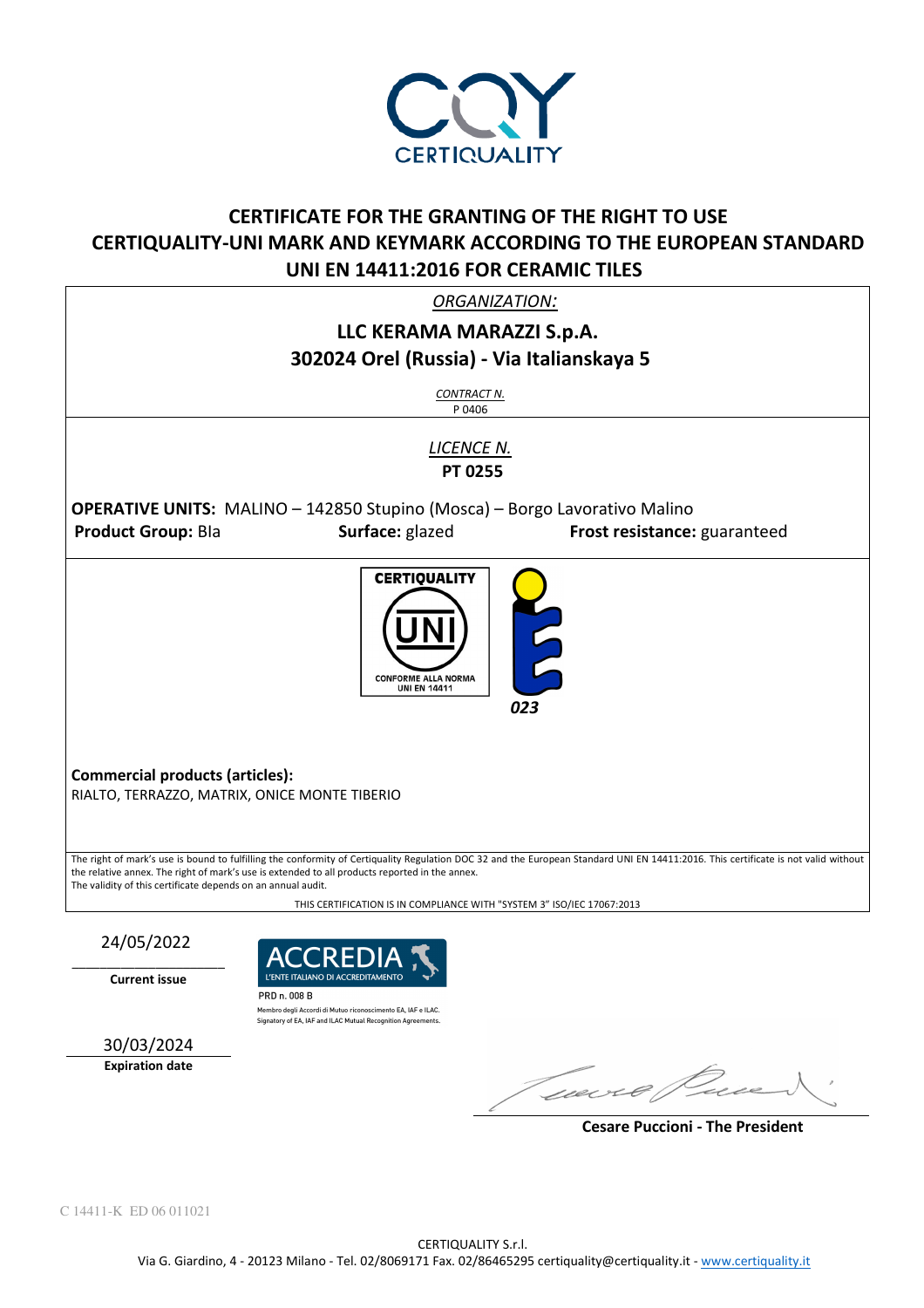

## **ANNEX TO CERTIFICATE PT 0255** Page 1 to 2

This annex is not valid without the relevant certificate. The right of mark's use is extended to all products reported in the annex.

| <b>COMMERCIAL PRODUCT (ARTICLES)</b> |                                  |             | SIZE/CODE   |  |  |  |  |
|--------------------------------------|----------------------------------|-------------|-------------|--|--|--|--|
| $\mathbf{1}$                         | <b>MATRIX</b>                    | 30x30 cm    |             |  |  |  |  |
|                                      | $(8 \text{ mm})$                 |             |             |  |  |  |  |
|                                      | Beige light (matt glaze)         | >SG935500N  |             |  |  |  |  |
|                                      | Grey (matt glaze)                | SG935600N   |             |  |  |  |  |
|                                      | Dark grey (matt glaze)           | SG935700N   |             |  |  |  |  |
|                                      | Light grey (matt glaze)          | SG935800N   |             |  |  |  |  |
| $\mathbf{2}$                         | <b>ONICE</b>                     | 60x19,5 cm  |             |  |  |  |  |
|                                      | $(11 \text{ mm})$                |             |             |  |  |  |  |
|                                      | Light green (shiny glaze)        | SG567202R   |             |  |  |  |  |
|                                      | Beige (shiny glaze)              | SG567302R   |             |  |  |  |  |
|                                      | Grey (shiny glaze)               | SG567402R   |             |  |  |  |  |
|                                      | Dark blue (shiny glaze)          | >SG567502R  |             |  |  |  |  |
|                                      | Light pink (shiny glaze)         | SG567602R   |             |  |  |  |  |
|                                      | Black (shiny glaze)              | SG567702R   |             |  |  |  |  |
| $\mathbf{3}$                         | <b>MONTE TIBERIO (rectified)</b> | 60x60 cm    | 60X119,5 cm |  |  |  |  |
|                                      | $(11 \text{ mm})$                |             |             |  |  |  |  |
|                                      | (matt glaze)                     | >SG622600R  |             |  |  |  |  |
|                                      | (lappato)                        | SG622602R   |             |  |  |  |  |
|                                      | Beige (lappato)                  |             | SG564502R   |  |  |  |  |
| 4                                    | <b>RIALTO (rectified)</b>        | 60x119,5 cm | 60x60 cm    |  |  |  |  |
|                                      | $(11$ mm $)$                     |             |             |  |  |  |  |
|                                      | Light sand                       | SG560900R   | SG634400R   |  |  |  |  |
|                                      | Light sand (lappato)             | SG560902R   | SG634402R   |  |  |  |  |
|                                      | Sand                             | SG560400R   | SG633900R   |  |  |  |  |
|                                      | Sand (lappato)                   | SG560402R   | SG633902R   |  |  |  |  |
|                                      | Light brown (lappato)            | SG560502R   | >SG634002R  |  |  |  |  |
|                                      | Grey                             | SG560700R   | SG634200R   |  |  |  |  |
|                                      | Grey (lappato)                   | SG560702R   | SG634202R   |  |  |  |  |
|                                      | Dark grey (lappato)              | SG561102R   | SG634502R   |  |  |  |  |
|                                      | Dark green (lappato)             | SG563602R   |             |  |  |  |  |
|                                      | Light (lappato)                  | SG564602R   |             |  |  |  |  |
|                                      | Green (lappato)                  | SG564702R   |             |  |  |  |  |